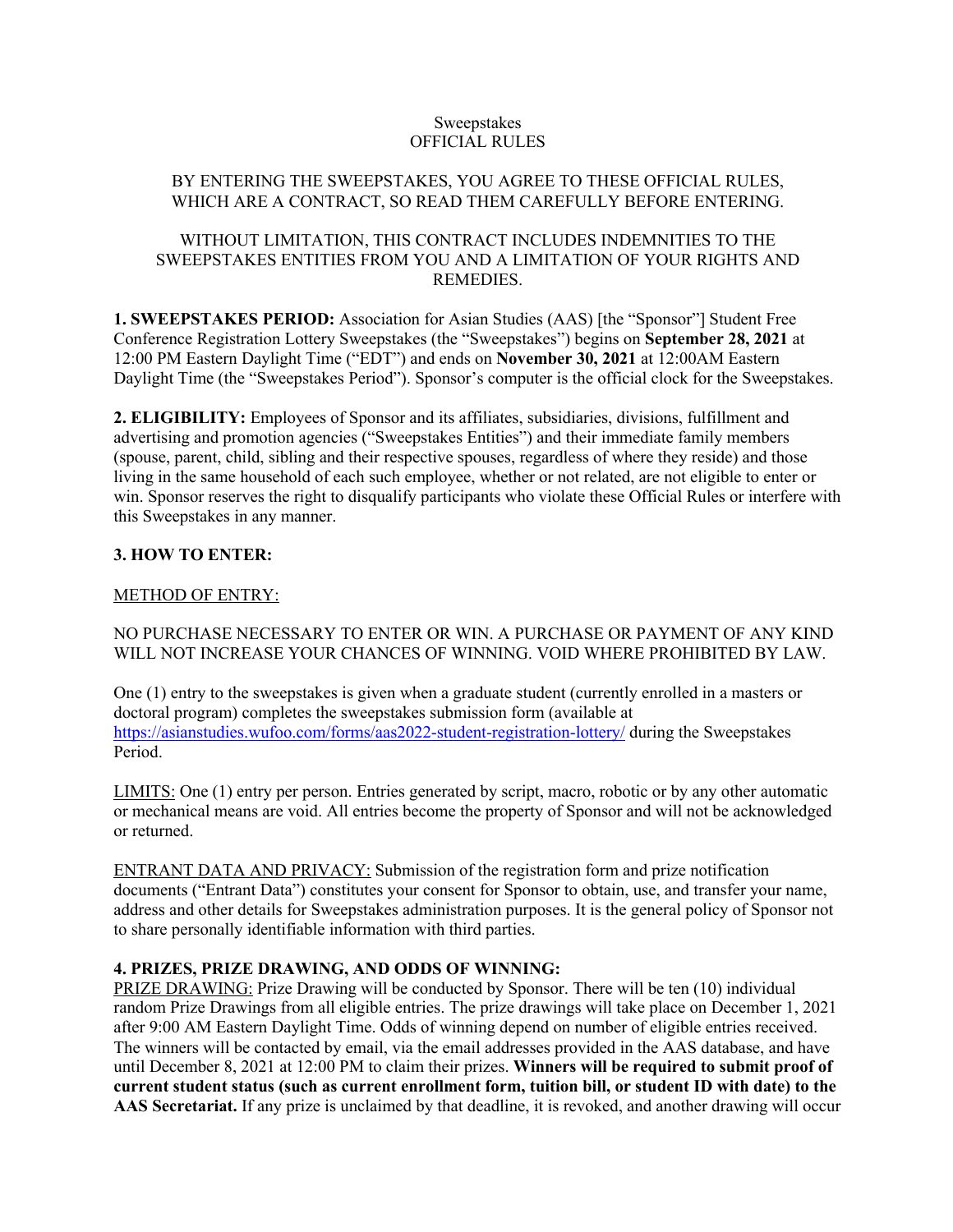from the non-winning entries. Winner(s) will be contacted by email, via the email address(es) provided in the AAS database, and have until December 15, 2021 at 12:00PM to claim the prize. If this prize is also unclaimed, the sweepstakes is closed without a winner.

PRIZE DETAILS: Twenty (20) student registrations for the AAS Annual Conference in Honolulu, Hawai'i or virtually, March 24-27, 2022 (each registration is up to \$120 value).

Prizes will be awarded in the names of the Winners. All federal, state and local taxes and any other costs associated with acceptance or use of a prize are the sole responsibility of the Winner. Decisions of the Sponsor and Administrator are final in all respects of the Sweepstakes. All prizes awarded are subject to verification of eligibility and compliance with these Official Rules.

PRIZE AWARDING: No cash awards or prize substitutions are permitted. Potential winners will be notified by email. Prize winners will be required to provide a valid email address, as applicable, and may be required to sign an affidavit of eligibility, liability release and where legal, a publicity release (collectively, the "Affidavit"), and return same, properly executed, within seven (7) days of issuance of notification. If a first potential winner does not respond by the stated dates; is ineligible according to these Official Rules; if a prize or prize notification is returned as undeliverable; a potential winner decides to decline his/her prize for any reason whatsoever, or if potential winner otherwise fails to fully comply with these Official Rules, he/she will forfeit his/her prize and the prize may be awarded to an alternate winner from among all remaining eligible entries received. Upon disqualification, no compensation will be given. Once the required information and official paperwork are received within the specified time period, verified, and receive final approval by Sweepstakes Entities, then and only then will a potential Sweepstakes winner become an actual winner. Prize winner will be notified immediately after the drawing and will be fulfilled by the dates listed, when the winner(s) accepts the prize.

**5. CONDITIONS OF ENTRY:** Proof of transmission of completed entry form does not constitute proof of actual receipt by Sponsor of an entry for purposes of this Sweepstakes. Sweepstakes Entities are not responsible for incorrect or inaccurate transcription of entry information, or for any human or printing error in these rules or any promotional materials, technical malfunctions, lost/delayed data transmission, omission, interruption, deletion, defect, line failures of any telephone network, computer equipment, software, inability to access any online service or Web site, or any other error or malfunction, or any injury or damage to participant's or any other person's computer related to or resulting from participation in this Sweepstakes, or for late, lost, stolen, illegible or misdirected entries. Entry materials that have been tampered with or altered are void. If, in the Sponsor's opinion, there is any suspected or actual evidence of electronic or non-electronic tampering with any portion of this Sweepstakes, or if any difficulties compromise the administration, security, fairness, integrity, or proper conduct of the Sweepstakes, the Sponsor reserves the right to void any entries at issue and/or to suspend, modify or cancel, or terminate this Sweepstakes, in whole or in part, at any time without notice and award the prizes in a random drawing from among all non-suspect eligible entries received as of the termination date. In case of a dispute as to the owner of an online entry, online entry will be deemed to have been submitted by the authorized account holder of the email address from which the entry is made. The authorized account holder is deemed as the natural person assigned to an email address by an Internet access provider, service provider, or other organization responsible for assigning email addresses or the domain associated with the submitted email address. In the event of war, national emergency, accident, dangerous weather conditions, fire, riot, strikes, lock-outs, industrial disputes, acts of terrorism or other matters beyond the Sponsor's reasonable control, Sponsor has the right, in its sole discretion, to terminate the Sweepstakes. Notice of such action will be posted on the AAS website. Caution: Any attempt by a participant or any other individual to deliberately damage any wireless or online service or website or undermine the legitimate operation of the Sweepstakes may be a violation of criminal and civil laws and should such an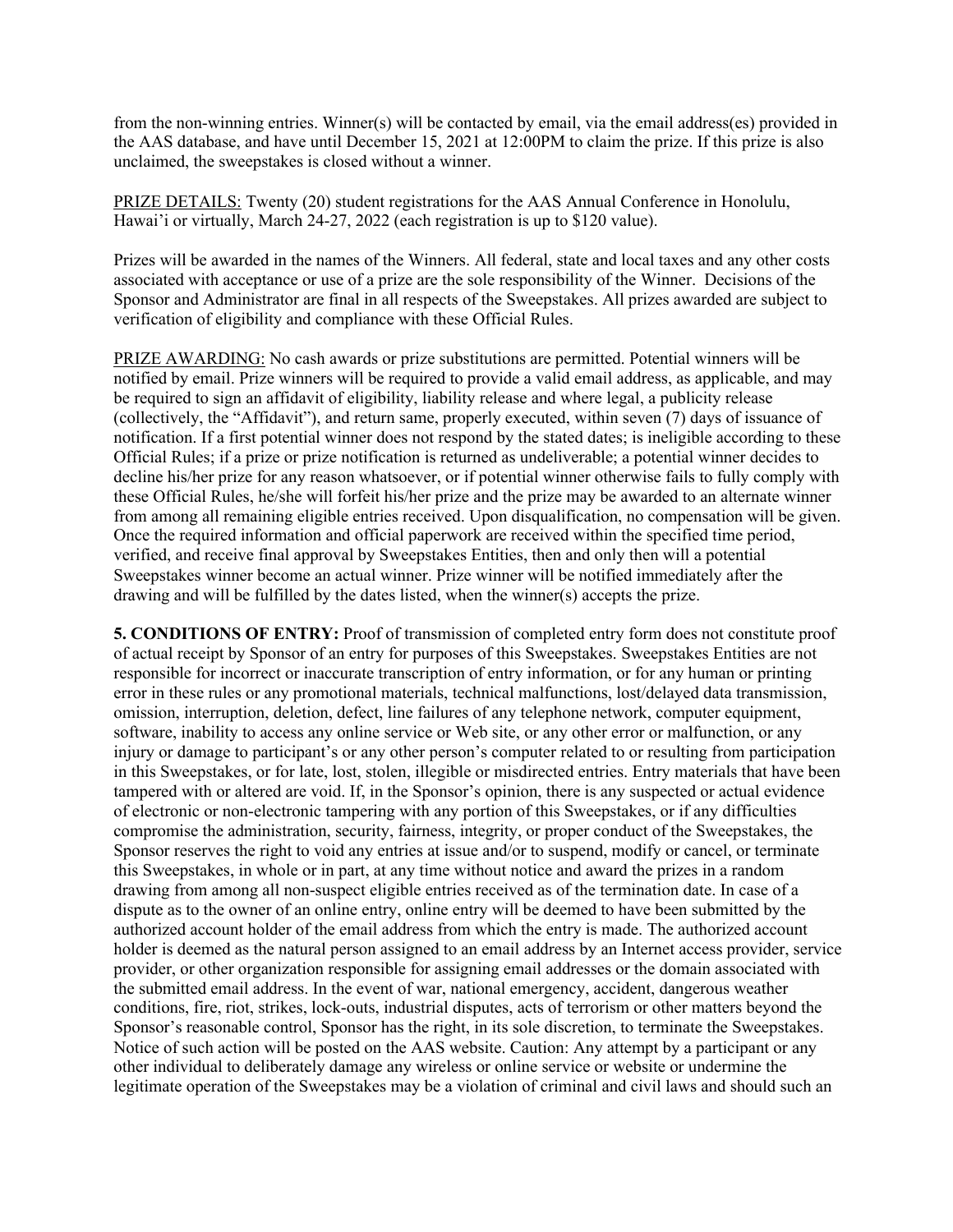attempt be made, the Sponsor reserves the right to seek damages and/or other remedies from any such person to the fullest extent permitted by law.

**6. GENERAL CONDITIONS:** As a condition of entry into the Sweepstakes, except where prohibited by law, each entrant by entering and each prize winner, by accepting a prize, grants to the Sponsor and its designees a perpetual, worldwide, royalty-free license and right to publicize, broadcast, display and/or otherwise use the entrant's name, the Photo, city, state and biographical material, and the information submitted by entrants in the Online Entry (collectively, "Licensed Rights"), in any media now known or hereafter devised throughout the world in perpetuity, without additional review, compensation, permission or approval. All copyright, trademark or other intellectual property rights in such promotions shall be owned by Sponsor or its licensors and winning participants hereby disclaim and waive any claim of right to such Promotions. Such Promotions shall be solely under control of Sponsor or its licensors, and winning recipients hereby waive any claim of control over the Promotions content as well as any possible claims of misuse of winning recipient's name under contract, tort or any other theory of law. Entrants indemnify, release and hold harmless Sweepstakes Entities from losses or damages of any kind, including without limitation, death and bodily injury, resulting, in whole or in part, directly or indirectly, from the awarding, delivery, acceptance, use, misuse, possession of the prize resulting from participating in this Sweepstakes. Entrant acknowledges and agrees that Sponsor has not arranged for nor carries any insurance of any kind for the benefit of Entrant or that of Entrant's heirs, executors and administrators relative to Entrant's use of the prize awarded to Entrant; and that Entrant is solely responsible for obtaining and paying for any life, accident, automobile, property or other insurance relative to the prize awarded to Entrant. Entrant hereby acknowledges that Sweepstakes Entities have neither made nor are in any manner responsible or liable for any warranty, representation or guarantee, express or implied, in fact or in law, relative to a prize, including express warranties provided exclusively by a prize provider that may be sent along with a prize.

**7. DISPUTES:** This Sweepstakes is conducted in English. Except where prohibited, all issues and questions concerning the construction, validity, interpretation, and enforceability of these Official Rules, or the rights and obligations of the participant and Sponsor in connection with this promotion, shall be governed by, and construed in accordance with, the laws of Michigan, without giving effect to any choice of law or conflict of law rules (whether of Michigan, or any other jurisdiction), which would cause the application of the laws of any jurisdiction other than in Illinois.

BY ENTERING THE SWEEPSTAKES, ENTRANT AGREES THAT TO THE EXTENT PERMITTED BY APPLICABLE LAW: (1) ANY AND ALL DISPUTES, CLAIMS AND CAUSES OF ACTION ARISING OUT OF OR CONNECTED WITH THE SWEEPSTAKES, OR ANY PRIZE AWARDED, WILL BE RESOLVED INDIVIDUALLY, WITHOUT RESORT TO ANY FORM OF CLASS ACTION; (2) IN NO EVENT WILL ATTORNEYS' FEES BE AWARDED OR RECOVERABLE; (3) UNDER NO CIRCUMSTANCES WILL ANY ENTRANT BE PERMITTED TO OBTAIN ANY AWARD FOR, AND ENTRANT HEREBY KNOWINGLY AND EXPRESSLY WAIVES ALL RIGHTS TO SEEK, PUNITIVE, INCIDENTAL, CONSEQUENTIAL OR SPECIAL DAMAGES, LOST PROFITS AND/OR ANY OTHER DAMAGES, AND/OR ANY RIGHTS TO HAVE DAMAGES MULTIPLIED OR OTHERWISE INCREASED. SOME JURISDICTIONS DO NOT ALLOW THE LIMITATIONS OR EXCLUSION OF LIABILITY, SO THE ABOVE MAY NOT APPLY TO YOU.

**8. WHO WON:** The name of the prize winners will be announced on the AAS website at the #AsiaNow blog, AAS Facebook page, and/or AAS Twitter page. By submitting an entry, winner grants approval to publicly announce their name on the AAS public websites.